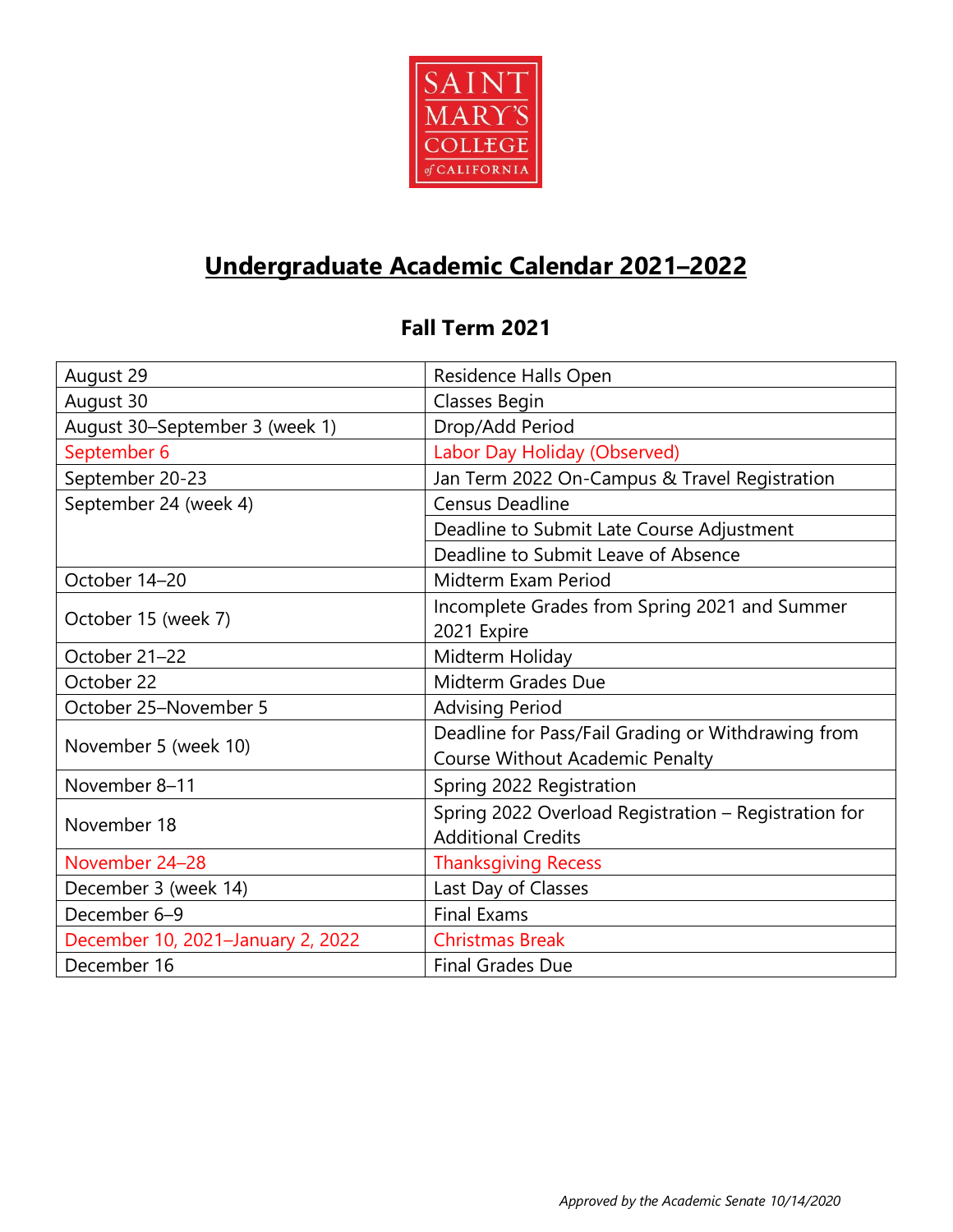## **January Term 2022**

| January 3             | Classes Begin                                      |
|-----------------------|----------------------------------------------------|
| January 3-4           | Drop/Add Period                                    |
| January 14 (week 2)   | Deadline for Pass/Fail Grading or Withdrawing from |
|                       | <b>Course Without Academic Penalty</b>             |
| January 17            | Martin Luther King Jr. Holiday                     |
| January 28 (week 4)   | Last Day of Classes                                |
| January 29-February 6 | <b>Spring Break</b>                                |

## **Spring Term 2022**

| February 7             | Classes Begin                                      |
|------------------------|----------------------------------------------------|
| February 7-11 (week 1) | Drop/Add Period                                    |
| February 11            | Jan Term 2022 Grades Due                           |
|                        | Overload Spring 2022 Registration Forms Due        |
| February 28            | Summer Session 2022 Registration Begins            |
| March 1                | <b>Commencement Application Due</b>                |
| March 4 (week 4)       | <b>Census Deadline</b>                             |
|                        | Deadline to Submit Late Course Adjustment          |
|                        | Deadline to Submit Leave of Absence                |
| March 14-18            | Midterm Exam Period                                |
| March 25 (week 7)      | Midterm Grades Due                                 |
|                        | Incomplete Grades from Fall 2021 and Jan Term 2022 |
|                        | Expire                                             |
| April 9-18             | <b>Easter Recess</b>                               |
| April 15 (week 10)     | Deadline for Pass/Fail Grading or Withdrawing from |
|                        | <b>Course Without Academic Penalty</b>             |
| April 19-29            | <b>Advising Period</b>                             |
| May 2-5                | Fall 2022 Registration                             |
| May 12                 | Fall 2022 Overload Registration - Registration for |
|                        | <b>Additional Credits</b>                          |
| May 13 (week 14)       | Last Day of Classes                                |
| May 16-19              | <b>Final Exams</b>                                 |
| May 21                 | Undergraduate Commencement                         |
| <b>May 26</b>          | <b>Final Grades Due</b>                            |